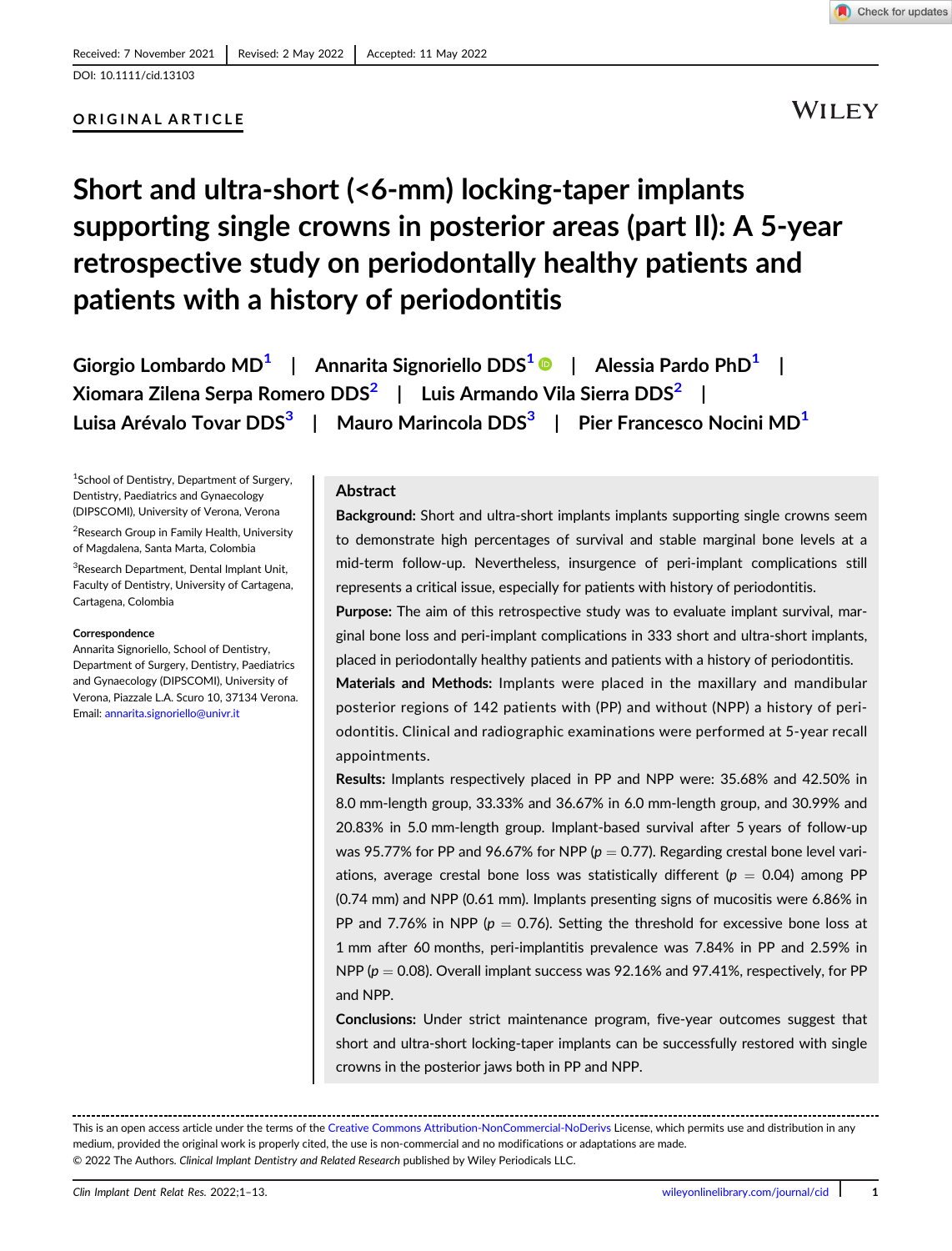### KEYWORDS

mucositis, peri-implantitis, periodontitis, short, single crown, ultra-short

#### What is known:

Short (lengths ≥6 mm and ≤8 mm) and ultra-short (<6 mm) implants supporting single crowns seem to demonstrate 3-year and 5-year predictable outcomes in terms of survival and crestal bone levels. Furthermore, non-splinted restorations represent a gold standard in terms of oral hygiene, which is essential for patients following a specific strict maintenance protocol, as the ones treated for periodontitis.

#### What this study adds:

This retrospective study adds further aspects to recently published promising 3-year and 5-year results, regarding short and ultra-short plateau-design, locking-taper implants, supporting single crowns. In this complementary study, history of periodontitis was the main variable according to which implant survival and peri-implant conditions were analyzed, in the same sample of patients of the recently published 5-year study.

### 1 | INTRODUCTION

The use of dental implants in supporting prosthetic rehabilitations for partially or totally edentulous patients showed a significant increase over the last decades. Several longitudinal studies<sup>1</sup> reported implant survival percentages ranging from 92.8% to 97.1% over a period up to 10 years, demonstrating that dental implants constitute a valid treatment option for the replacement of missing teeth. At this proposal, favorable results were recently provided for the use of short implants (6 mm-length) as an effective therapy in the rehabilitation of upper maxillary and mandibular jaw atrophies. $^{2,3}$  $^{2,3}$  $^{2,3}$  Even if available 5-year studies<sup>4</sup> support the use of these implants as a predictable method only if splinted with other implants, other current investigations propose the possibility of their use as single crown implants,  $5-7$  which may be suggested as a gold standard in terms of oral hygiene procedures.<sup>[8](#page-10-0)</sup>

Moreover, even if dental implants seem to demonstrate high percentages of survival and stable marginal bone levels at a long-term follow-up, insurgence of peri-implant diseases still represents a critical issue.<sup>[9](#page-10-0)</sup> Clinical signs of peri-implant inflammation around soft tissues (bleeding on probing, erythema, swelling, and/or suppuration), without loss of supporting bone, typically regard the onset of peri-mucositis.<sup>[10,11](#page-10-0)</sup> Once this condition turns to a non-reversible infection, in which periodontal bacteria are involved in massively reducing marginal bone levels, peri-implantitis can be observed. Peri-implantitis implies a non-linear progressive bone destruction, with a faster progression rate compared to periodontitis, $12,13$  due to specific microorganisms present at the implant site, host defense and absence of periodontal ligament.<sup>9,14</sup> It is thus essential to establish codified protocols to prevent or efficiently manage the development of peri-implant diseases, $15$  as peri-implant inflammation is directly connected with the presence of plaque deposits.<sup>9-[11](#page-10-0)</sup>

At this regard, history of periodontitis is considered a preponderant risk factor, among others, in determining the possible development of severe peri-implant complications.<sup>[16](#page-10-0)</sup> Several reviews and metanalysis $17-19$  $17-19$  reveal that patients with a history of periodontitis, over a long term, show higher values of probing pocket depth, greater bone loss and higher prevalence of periimplantitis compared to periodontally healthy patients. The evidence concerning clinical and radiographic outcomes of short and ultra-short implants placed in patients with treated periodontitis is still scarce and lacking long-term homogeneous follow-ups.<sup>20–23</sup> Furthermore, it is currently highly debated the use of these implants supporting single crowns specifically in this type of patients. $22$  Sites with deep pocketing and gingival bleeding typical of periodontitis, once properly treated to achieve a successful resolution of the inflammation, remain however characterized by an unavoidable bone  $loss<sub>24</sub>$  for which reduced-length implants often represent the main option to re-establish a functional fixed rehabilitation. Despite the advantages offered by this solution, strict maintenance protocols need to be established in periodontal patients rehabilitated with implants, to avoid an additional extensive marginal bone loss,<sup>25</sup> that could be definitively harmful in case of a short or ultra-short implant.

Based on the limits of the already published 3-year investigations,  $8,22$ authors here hypothesized that longer-term assessment is required for a proper clinical evaluation of effective conditions of locking-taper implants rehabilitated with single crowns, especially if placed in patients with history of periodontitis. The aim of this 5-year retrospective study, which adds complementary results to another investigation on the same sample of patients, $23$  was to assess implant survival, marginal bone loss and implant success of 333 short and ultra-short implants restored with single crowns in the maxillary and mandibular edentulous posterior regions, respectively, placed in patients with history of periodontitis (PP), and patients without history of periodontitis (NPP). As previously described, $^{23}$ a rigorous value of 1 mm was set as threshold for radiographically detectable marginal bone loss, measured during the time interval from loading to 5-year follow-up, and compatible with implant success and absence of signs of peri-implantitis.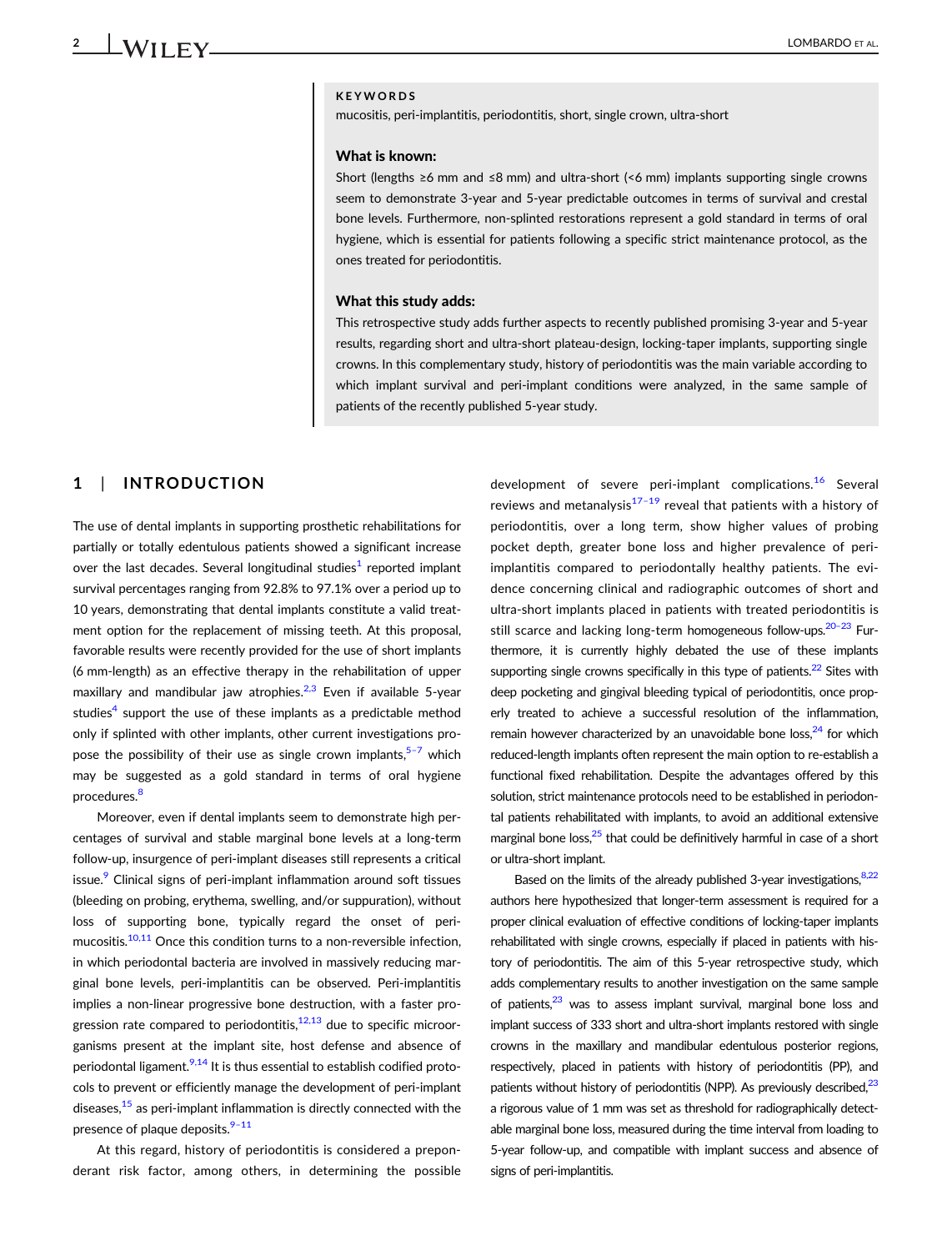### 2 | MATERIALS AND METHODS

A retrospective study with a 5-year follow-up was conducted in 2020 on patients who had been referred between February 2007 and June 2015, for edentulism (tooth loss caused by trauma, caries or periodontitis) in the posterior areas of maxilla and mandible at the Dental and Maxillo-Facial Surgery Clinic at the University of Verona (Italy). The study was approved by the University Institutional Review Board (Prot. 34 939, CROWNMAXMAND, 30/05/18). The nature and aim of the study, together with the anonymity in the scientific use of data, were clearly presented in a written informed consent form, and signed by every patient. All procedures accorded with Helsinki Declaration and good clinical practice guidelines for research on human beings.<sup>23</sup>

Patients enrolled for the study, which presented the same sample of the recently published 5-year follow-up retrospective study, $^{23}$  matched the following inclusion criteria $8,22,23$ : aged between 18 and 90 years; having had single-tooth replacement of at least one 8.0, 6.0, or 5.0 mm locking-taper implant supporting a single crown; had reduced alveolar bone height and had no previous consent for bone augmentation procedures; had a history of treated periodontitis, or were never affected by any form of periodontitis; and who were compliant with a regular maintenance program (professional oral hygiene sessions every 4 months).

Patients with a history of treated periodontitis were characterized by previously assessed forms of periodontitis, corresponding to stage I, II or III, and grade A or B, according to the latest updates on classifica-tion of periodontal and peri-implant diseases.<sup>[10,11,23,24](#page-10-0)</sup> These patients were subjects following a regular maintenance program on a reduced periodontium every 3 months to ensure gingival health at the time of implant placement. On the other hand, periodontally healthy patients were subjects never affected by any form of periodontitis. $22,23$ 

Exclusion criteria for the study were  $8,22,23$ : presence of active infection at an implant site; ASA status III, IV,V, and VI (according to the American Society of Anesthesiologists' classification), that is, severe systemic diseases or substantive functional limitations which contraindicated implant surgery (such as drug or alcohol abuse, uncontrolled diabetes mellitus, immunosuppression or immunodepression, severe autoimmune diseases, treatment or past treatment with intravenous amino-bisphosphonates for metastatic bone diseases, radiotherapy to head or neck within 2 years prior to treatment, history of malignancy or chemotherapy within the previous year, treatment with oral amino-bisphosphonates for more than 3 years, morbid obesity, active hepatitis, severe renal disease, severe cardiovascular conditions, recent history of myocardial infarction (MI) or transient ischemic attack (TIA)); untreated periodontitis; poor oral hygiene and motivation; current pregnancy or lactation; heavy smoking (more than 25 cigarettes per day); severe clenching or bruxism.

All surgical treatments were conducted by a single clinician, as previously described<sup>8,22,23</sup> [see Appendix]. Clinical and radiographic examinations<sup>8,22,23</sup> were performed during the follow-up 5 years from loading time, one time per year at regular intervals. The post-surgery evaluations and the follow-up evaluations [see Appendix] were performed by two other operators both of whom were different from the clinician who performed the surgical phase.

Implant lengths considered in the study were 8.0, 6.0, and 5.0 mm; implant diameters were 3, 3.5, 4.0, 4.5, 5.0, 6.0 and 6.5 mm. Covariates included were: sex, age, smoking history, history of periodontitis,<sup>[10,11,24](#page-10-0)</sup> ASA status, number of oral hygiene sessions per year, use of interproximal oral hygiene devices, arch involved, tooth site, prosthetic material, crown-to-implant ratio (CIR). [8,22,23](#page-10-0)

A descriptive analysis was conducted between loading time and the 5-year follow-up time, according to covariates. This included assessment of crestal bone level (CBL, average bone level around implants at mesial and distal sides, expressed in mm), first bone-toimplant contact (F-BIC, in mm)<sup>8,22,23,26</sup> with their variations  $\triangle$ CBL (average bone loss) and ΔF-BIC (average apical shift of the "first bone-to-implant contact point" position) [see Appendix].

Peri-implant soft tissues were assessed using a periodontal probe (Florida Probe; Florida Probes Company) and applying a force of mild intensity (0.25 N). For each implant site, four parameters were assessed. The Modified Bleeding Index (mBI), and the Modified Plaque Index (mPLI), as reported in the literature by Mombelli. $^{27}$  were used to record the appropriate values for the mesial, central, and distal on the buccal and lingual/palatal sides of each implant. Similarly, the periimplant probing depths (PPD) were performed on the same six sites. The amount of keratinized tissue (KT) was assessed by measuring the distance between the zenith of the buccal gingival margin and the mucogingival line.<sup>23</sup>

Biological complications after loading were also assessed at the 5-year recall appointment. According to the latest updates,  $10,11$  periimplant mucositis was defined as at least one soft-tissue peri-implant surface with positive BOP or pus on probing, PPD ≥4 mm, and no radiographically detectable bone loss. It should be noted that visual signs of inflammation can vary and that peri-implant mucositis can exist around implants with variable levels of bone support.<sup>23</sup>

We diagnosed peri-implantitis when an implant had simultaneously one surface with positive BOP or pus on probing, increasing PPD compared to previous examinations or PPD ≥5 mm in the absence of the previous examination data, and presence of radiographically detectable bone loss greater than 1 mm when compared with the loading measurements. As opposed to earlier 3-year studies on locking-taper implants, $8,22$  the threshold for bone loss at a longer follow-up of 5 years was set at 1 mm. This was done in recognition of the fact that in the present study implant length was highly reduced compared to other longer implant types, for which a threshold of 2 mm can be considered acceptable. $10,11,13$  In case of 6.0 mm and 5.0 mm-length implants, a marginal bone loss of 2 mm, representing slightly less than half of the entire implant length, appears to be underestimated after 5 years of follow-up. $23$ 

Study outcomes were implant survival, marginal bone loss and implant success after 5 years of follow-up, which were assessed according to covariates.<sup>[23](#page-11-0)</sup>

In regard with implant survival, failure was considered as the need for implant removal either before loading (due to absence of osseointegration), or after loading (due to excessive bone loss). Implant survival was considered as the implant's state of being in function at the five-year follow-up evaluation, eg., symptom-free,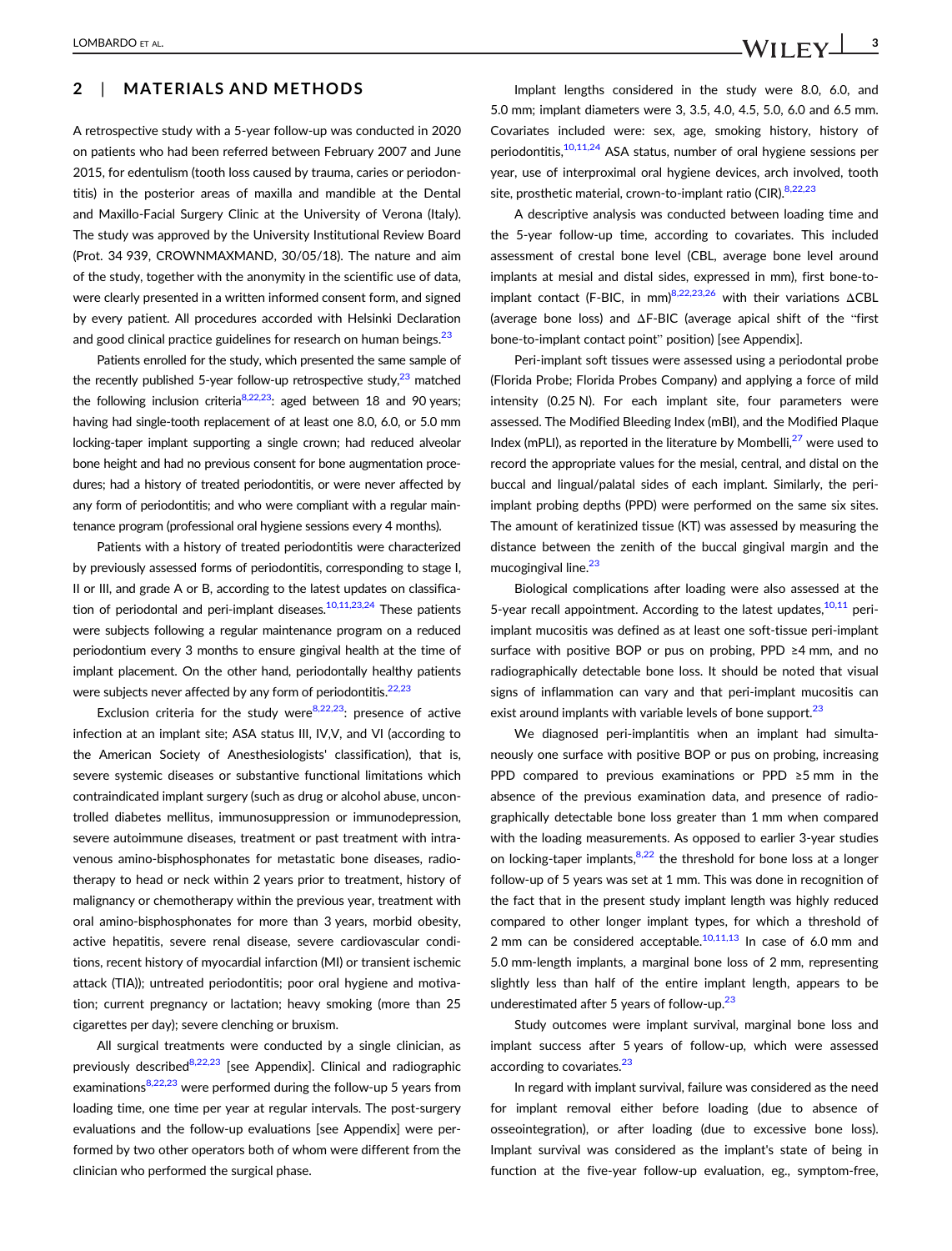without mobility, radiolucency, or bone loss so severe as to warrant implant removal.<sup>22,23,28,29</sup>

Among survived implants, implant success was defined according to the following criteria $30,31$  and to the defined bone loss threshold: absence of persistent pain, dysesthesia, or paraesthesia in the implant area; absence of peri-implant infection with or without suppuration; absence of perceptible mobility of the implant; and finally, absence of persistent peri-implant bone resorption greater than 1 mm during the time interval from loading to 5-year follow-up. Therefore, once the failed implants are excluded, implant success can be considered for survived implants without signs of peri-implantitis $^{23}$  $^{23}$  $^{23}$ ; on the other side, survived implants with signs of peri-implantitis are not defined as successful.

By way of illustration, Figures 1 and [2](#page-4-0) report some radiographic cases.

### 2.1 | Appendix of Materials and Methods

The locking-taper (Morse taper or Morse cone) dental implant system (Bicon Dental Implants, Bicon LLC) used in this study is characterized by a convergent crest module, platform switching, plateau root-form design, and an Integra CP surface (hydroxyapatite treated and acidetched)[.8,22,23](#page-10-0)

A complete clinical and radiographic evaluation (dental and periodontal status; panoramic and periapical radiograph, cone beam computed tomography) and basic periodontal treatment was performed before implant placement. A pre-operative medication consisting of 2 g of Augmentin (875 mg amoxicillin plus 125 mg clavulanic acid), or 1 g of Klacid (Clarithromycin 500 mg) if allergic to penicillin, was given

1 h before surgery. All surgical procedures were performed under local anesthesia, using only Articain 4% with adrenaline 1:100 000 (Citocartin) or Articain 4% with adrenaline 1:100 000 (Citocartin) associated with oral sedation (Halcion 0.25 mg). [8,22,23](#page-10-0)

A full-thickness flap was performed, and a high-speed 2.0 mmdiameter pilot drill (with a cutting edge at the apical portion and drilling at 1100 rpm) with external saline irrigation was used to perforate the cortical plate. Final pilot drilling length was determined by measuring residual bone height and adding at least 1.0 mm to the selected implant length to allow for a sub-crestal implant placement. Latch reamers presenting a 0.5 mm progressive increase in diameter were used at 50 rpm, without external irrigation to widen the osteotomy until the final implant diameter was reached. The selected implant was manually inserted into the osteotomy, a healing plug was placed in the implant well, and autogenous bone collected during the slow speed preparation of the osteotomy was used to fill the gap between the implant and the bony walls. The incisions were closed by single polyglycolic acid sutures (Vycril, ACE Surgical Supply Co.). A postoperative periapical radiograph was taken, post-operative instructions were given as well as antibiotic and analgesic prescriptions. [8,22,23](#page-10-0)

After 4-to-6 months the implants were surgically uncovered, healing abutments were placed, and the mucosal flaps readapted around them. After three weeks of soft tissue healing, impressions were taken using a polyether material (3 M ESPE Impregum Impression Material). Definitive single-crown porcelain or composite restorations were placed within 2 weeks. The choice for restorative materials (porcelain or composite) was based on patients' preference, which was guided by personal economic resources in most of the cases. The technique used for the composite restorations was the Integrated



FIGURE 1 Single implant placed in 4.6 site (5  $\times$  6 mm) in a patient without history of periodontal disease: (A) Preoperative radiograph before implant placement; (B) Radiograph obtained at time of placement; (C) Radiograph obtained at time of loading; (D) Radiograph obtained at 5-year follow-up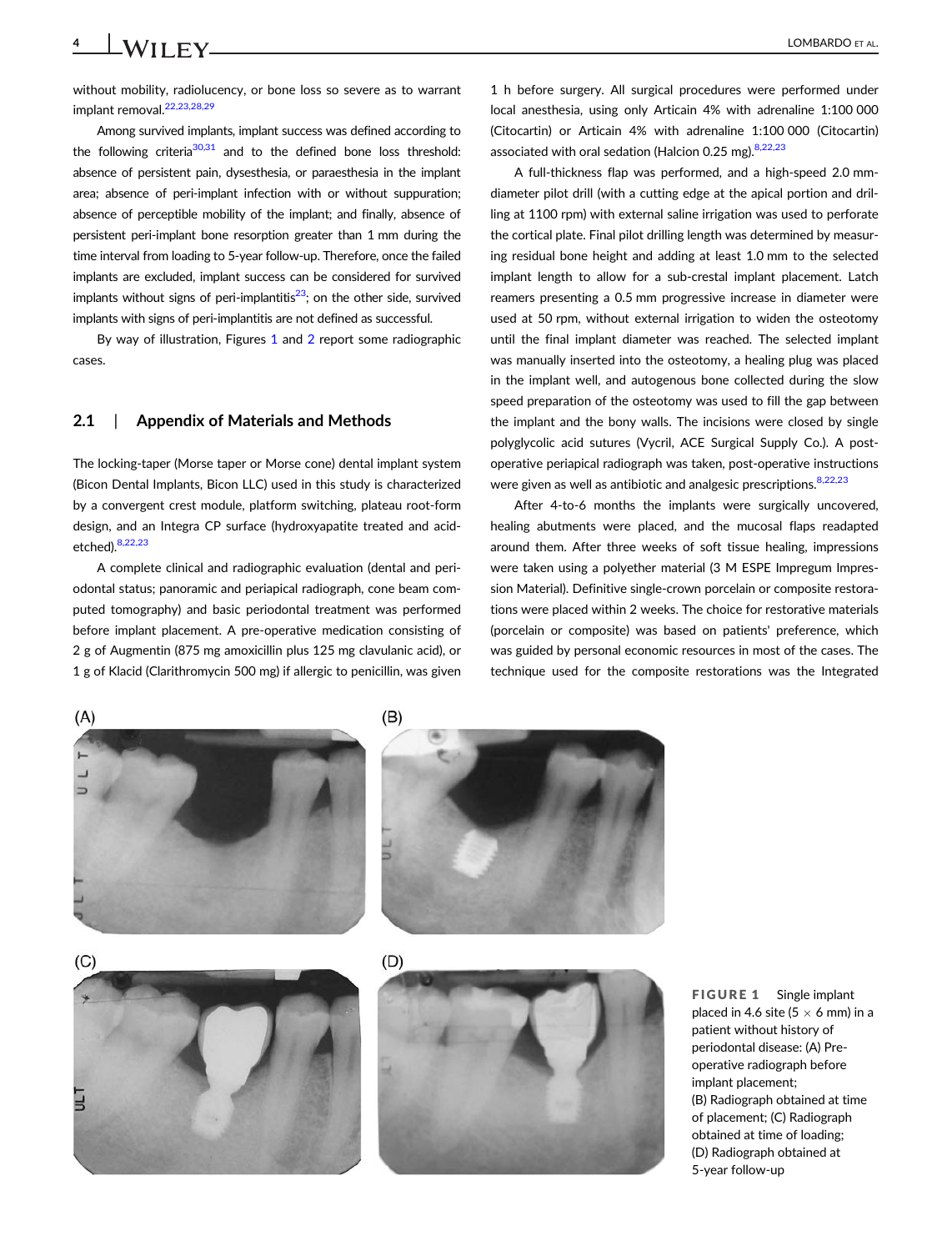<span id="page-4-0"></span>FIGURE 2 Single implants placed in 2.5 and 2.6 sites  $(4 \times 8$  mm and  $4.5 \times 6$  mm) in a patient with history of periodontal disease: (A) Preoperative radiograph before implant placement; (B) Radiograph obtained at time of placement; (C) Radiograph obtained at time of loading; (D) Radiograph obtained at 5-year follow-up

 $(A)$ 





Abutment Crown (IAC), in which crowns are conventionally fabricated but also extra-orally cemented to the abutment, excess cement is removed and then the one-piece abutment and crown are inserted.<sup>[28](#page-11-0)</sup> More precisely, the IAC is a cementless restoration for single-tooth implants, where the crown is extra-orally chemo-mechanically bonded to the coronal part of a titanium alloy non-shouldered or shouldered locking-taper abutment, reduced using carbide burs to provide for smooth surface contours and subgingival margins: in this way, the implant abutment and the crown material constitute one unit. The crown is inserted into place by mean a gentle tapping using a 250-g mallet, by mean a crown seating tip supplied by the manufacturer and a custom-made acrylic tapping jig to ensure accurate proper seating. When composite material was preferred for the crown, a micro-hybrid composite containing 73% by weight micro-fine ceramic particles, embedded in an organic polymer matrix (Ceramage, Shofu Inc), was used. In case of choice of ceramic material, a bilayer crown was planned using a zirconia framework veneered with feldspar ceramic (Ceramica Natural ZiR, Tressis Italia srl).<sup>[23](#page-11-0)</sup>

Recall appointments were established to manage prosthetic complications as needed, and a maintenance program was designed to provide patients a professional oral hygiene session every 4 months.<sup>23</sup>

Peri-implant bone levels were measured through digitally scanned intraoral radiographs, performed with a paralleling technique, using Rinn centering devices (Rinn XCP Posterior Aiming Ring-Yellow, Dentsply). This was done immediately after implant placement, at healing abutment placement, at prosthetic loading, and after 5 years of loading. Measurements were taken as previously described.<sup>[8,22,23](#page-10-0)</sup> The implant-abutment interface (IAI) was taken as a reference for

measurements. CBL was measured on mesial and distal sides as the linear distance between the IAI and the highest point of the interproximal bone crest parallel to the lateral sides of the implant body: a positive value was given when the crest was located coronally to the IAI and a negative value when the crest was located apically to the IAI; for every implant, at each examination interval, an average mesialdistal value was calculated. F-BIC was defined as the first most coronal bone-to-implant relationship visible at the first line of contact, on both mesial and distal sides; if F-BIC matches with IAI, the measurement was 0; if it is located apically, the measurement was a positive value[.8,22,23](#page-10-0) As described in the literature, implants were divided into two groups on the basis of presenting a CIR less than or greater than two. The crown height was measured on the radiograph immediately after the prosthetic loading, from the most occlusal point to the IAI. Anatomical crown-to-implant ratio (in which the fulcrum is positioned at the interface between the implant shoulder and the crownabutment complex) was calculated by dividing the digital length of the crown by the digital length of the implant.  $8,22,23$ 

Measurements were assessed with the aid of a software program (Rasband, W.S., ImageJ, U. S. National Institutes of Health, Bethesda, Maryland, USA) which uses a measuring tool in conjunction with a magnification tool. To correct the distortion of the radiographic image, the apparent size of each implant (measured directly on the radiograph) was compared with the actual length to determine, with adequate accuracy and precision, the amount of any changes of the crestal bone around each implant. Setting up the implant length as a known initial reference, the measurements were made to the nearest 0.01 mm. One dentist who was not involved in the treatment of the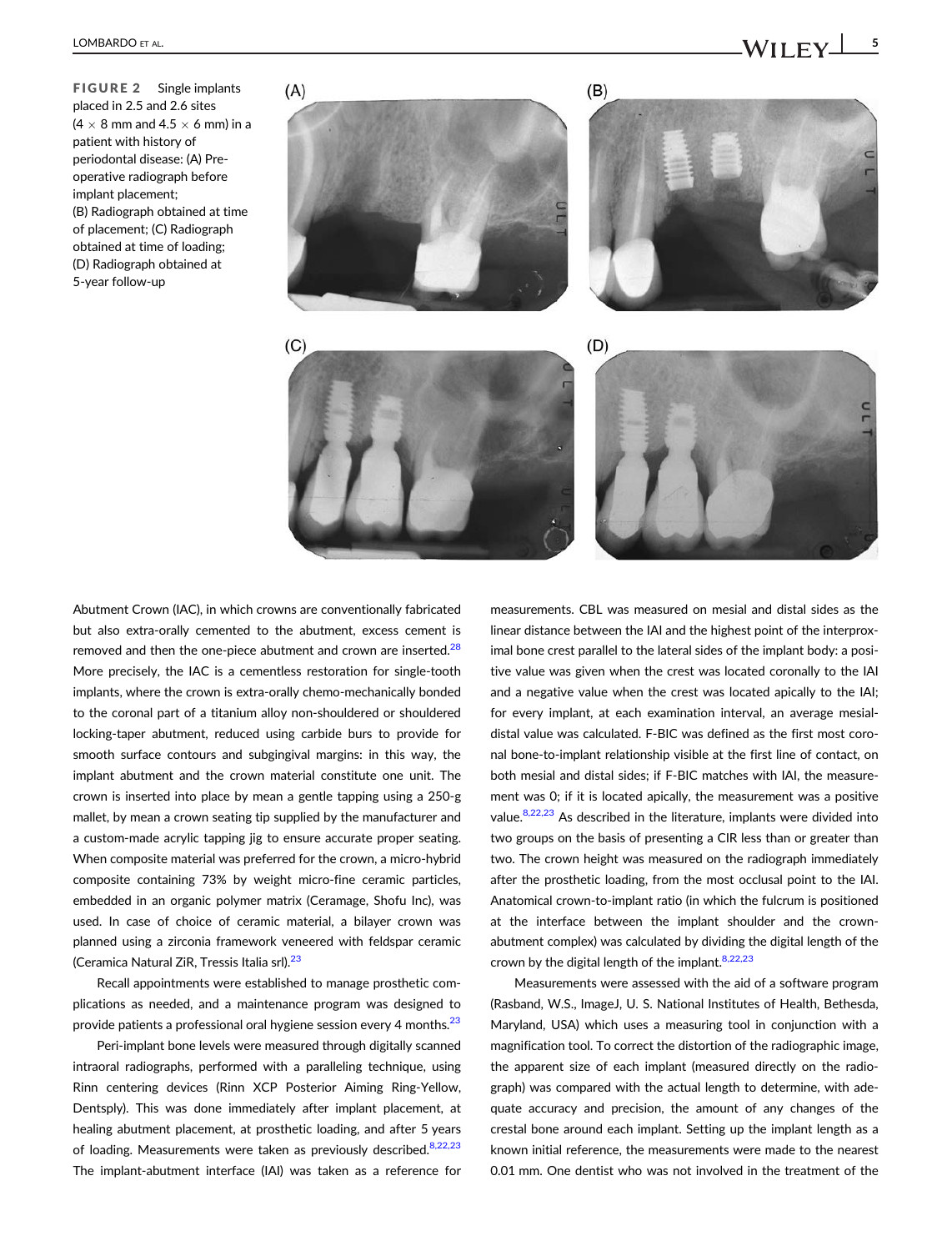<span id="page-5-0"></span>TABLE 1 Overall implants and PP/NPP-groups distribution according to study variables

| Variable                                  | <b>NPP</b>        | PP               | <b>Test statistic</b> | d.f.           | p value           |
|-------------------------------------------|-------------------|------------------|-----------------------|----------------|-------------------|
| Sex                                       |                   |                  |                       |                |                   |
| Male                                      | 52 (43.33)        | 98 (46.01)       | $\chi^2 = 0.22$       | $\mathbf{1}$   | $NS (p = 0.63)$   |
| Female                                    | 68 (56.67)        | 115 (53.99)      |                       |                |                   |
| Age at follow-up                          | $56.58 \pm 10.99$ | $61.26 \pm 9.89$ | $\mathsf{F}=15.80$    | 1/333          | < 0.001           |
| Smoking history                           |                   |                  |                       |                |                   |
| No                                        | 88 (73.33)        | 180 (84.51)      | $\chi^2 = 6.10$       | $\mathbf{1}$   | 0.01              |
| Yes                                       | 32 (26.67)        | 33 (15.49)       |                       |                |                   |
| ASA status                                |                   |                  |                       |                |                   |
| ı                                         | 68 (56.67)        | 91 (42.72)       | $\chi^2 = 5.98$       | $\mathbf{1}$   | 0.01              |
| Ш                                         | 52 (43.33)        | 122 (57.28)      |                       |                |                   |
| Oral professional hygiene/year            | 3(2)              | 3(2)             | $\chi^2 = 0.07$       | $\mathbf{1}$   | NS ( $p = 0.78$ ) |
| Use of interproximal oral hygiene devices |                   |                  |                       |                |                   |
| No                                        | 28 (23.33)        | 47 (22.07)       | $\chi^2 = 0.07$       | $\mathbf{1}$   | NS ( $p = 0.79$ ) |
| Yes                                       | 92 (76.67)        | 166 (77.93)      |                       |                |                   |
| Implant length                            |                   |                  |                       |                |                   |
| 5 mm                                      | 25 (20.83)        | 66 (30.99)       | $\chi^2 = 4.07$       | $\sqrt{2}$     | NS ( $p = 0.13$ ) |
| 6 mm                                      | 44 (36.67)        | 71 (33.33)       |                       |                |                   |
| 8 mm                                      | 51 (42.50)        | 76 (35.68)       |                       |                |                   |
| Implant tooth site                        |                   |                  |                       |                |                   |
| Premolar                                  | 47 (39.17)        | 99 (46.48)       | $\chi^2 = 1.66$       | $1\,$          | NS ( $p = 0.19$ ) |
| Molar                                     | 73 (60.83)        | 114 (53.52)      |                       |                |                   |
| Arch                                      |                   |                  |                       |                |                   |
| Posterior mandible                        | 69 (57.50)        | 128 (60.09)      | $\chi^2 = 0.21$       | $\mathbf{1}$   | NS ( $p = 0.64$ ) |
| Posterior maxilla                         | 51 (42.50)        | 85 (39.91)       |                       |                |                   |
| Implant diameter                          |                   |                  |                       |                |                   |
| 3 mm                                      | 1(0.83)           | 0(0.00)          |                       |                |                   |
| 3.5 mm                                    | 4(3.33)           | 7(3.29)          | $\chi^2$ = 6.94       | 6              | NS ( $p = 0.32$ ) |
| 4 mm                                      | 23 (19.17)        | 58 (27.23)       |                       |                |                   |
| 4.5 mm                                    | 44 (36.67)        | 68 (31.92)       |                       |                |                   |
| $5 \, \text{mm}$                          | 42 (35.00)        | 67 (31.46)       |                       |                |                   |
| 6 mm                                      | 5(4.17)           | 13 (6.10)        |                       |                |                   |
| 6.5 mm                                    | 1(0.83)           | 0(0.00)          |                       |                |                   |
| Prosthetic material                       |                   |                  |                       |                |                   |
| Resin                                     | 19 (15.97)        | 28 (13.15)       | $\chi^2 = 0.49$       | $\mathbf{1}$   | NS ( $p = 0.48$ ) |
| Porcelain                                 | 100 (84.03)       | 185 (86.85)      |                       |                |                   |
| Crown-to-implant ratio                    |                   |                  |                       |                |                   |
| $\langle 2 \rangle$                       | 76 (63.87)        | 105 (49.30)      | $\chi^2 = 6.54$       | $\overline{2}$ | 0.03              |
| $2 - 2.99$                                | 38 (31.93)        | 95 (44.60)       |                       |                |                   |
| >2.99                                     | 5(4.20)           | 13 (6.10)        |                       |                |                   |
|                                           |                   |                  |                       |                |                   |

Note: Age at follow-up and oral professional hygiene/year are presented as mean ± standard deviation and median (iqr); for all other variables, values are presented as n (%).

Abbreviations: NS, not statistically significant; d.f., degrees of freedom.

patients completed all the measurements on periapical radiographs; the observation intervals of radiographs were masked to the examiner. Before the start of the study, this investigator was calibrated for adequate intra- and inter-examiner levels of reproducibility in record-ing the radiographic parameters.<sup>[8,22,23](#page-10-0)</sup>

The calibration for intra-examiner reproducibility was done with double recording of 25 measurements (25 implants), with an interval of 24 hours between the first and second recording. Three basic parameters, directly connected to CBL, F-BIC and CIR, were measured on three radiographs, utilized for this purpose: mesial CBL, mesial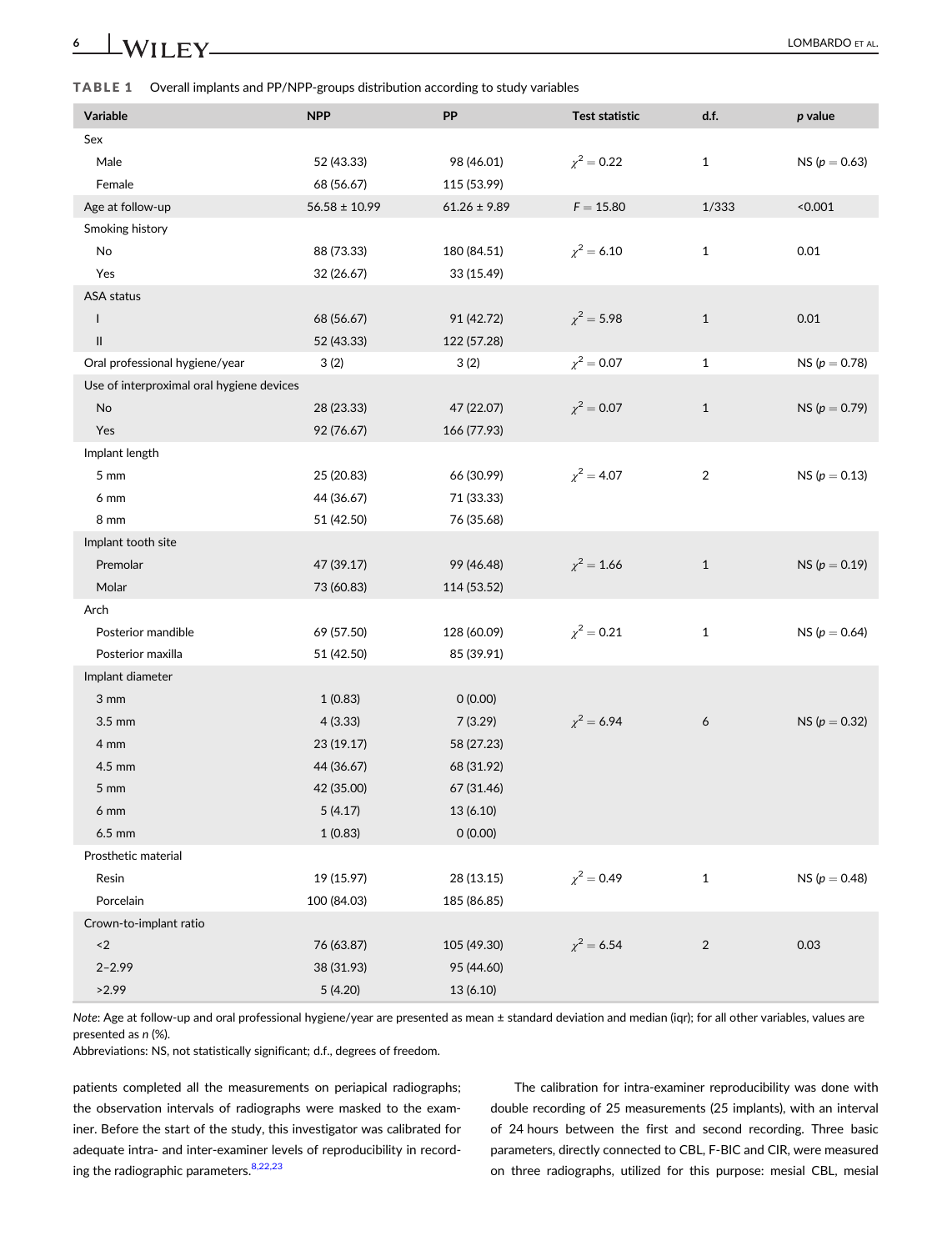F-BIC and crown height, all at prosthetic loading. An average value lower than 0.20 mm was considered reliable as threshold limit from a clinically point of view. According to Bland–Altman Method. $32$  3 plots were obtained, with respective average values of difference between each pair of measurements, together with confidence intervals (C.I.) of:  $0.01$  mm  $(95\%$  C.I. $[-0.06;0.09]$ ) for mesial CBL at loading, 0.00 mm (95% C.I.[-0.04;0.04])for mesial F-BIC at loading, and  $-0.01$  mm (95% C.I.[ $-0.12;0.11$ ]) for crown height.

Furthermore, the abovementioned exercise, according to the same method, was repeated by another dentist (always not involved in the treatments of patients) for inter-examiner reproducibility. The following respective average values of difference between each pair of measurements, together with C.I., were obtained: 0.00 mm (95%  $C.I.[-0.05;0.06])$  for mesial CBL at loading, 0.00 mm (95% C.I. [-0.05;0.06]) for mesial F-BIC at loading, and 0.01 mm (95% C.I.  $[-0.04;0.06]$ ) for crown height.

For data collection, a database including all patients evaluated in the study was created with Microsoft Excel. All data analysis was carried out using Stata v.13.0 for Macintosh (StataCorp). The normality assumptions for continuous data were assessed by using the Shapiro– Wilk test; mean and standard deviation were reported for normally distributed data, median and interquartile range (iqr) otherwise. For categorical data, absolute frequencies, percentages and 95% confidence intervals were reported. The association between categorical variables was tested with  $\chi^2$  test; if any of the expected values was less than 5, a Fisher's exact test was performed. The comparison between the means of continuous variables in two different times was performed by using paired Student's "t" test or Wilcoxon matched-pairs signed-rank test. The comparison between the means of two different groups was performed using unpaired Student's "t", or Wilcoxon rank-sum test. The comparison of the means among more than two groups was done using one-way analysis of variance (ANOVA), or Kruskal-Wallis equality-ofpopulations rank test. A multivariate analysis (logistic regression) was carried out to find factors associated with implant success. Significance level was set at  $0.05$ .<sup>[8,22,23](#page-10-0)</sup>

The study presents compliance with the STROBE checklist guidelines.<sup>33</sup>

### 3 | RESULTS

Of the 333 implants placed in 142 patients (65 men and 77 women), 213 (63.96%) and 120 (36.04%) were respectively positioned in PP and NPP.<sup>23</sup> Furthermore, CIR in PP and NPP was respectively  $2.01 \pm 0.87$  (range 0.91-3.81) and  $1.78 \pm 0.79$  (range 1.05-3.52), with statistically significant differences among groups ( $p = 0.002$ ). The implants distribution, analyzed according to PP and NPP, is presented in Table [1.](#page-5-0)

As one early failure in one patient was assessed, the overall implant-based survival at 60-month follow-up was 96.1%: 96.67% (116/120) in NPP and 95.77% (204/213) in PP, without significant differences between groups ( $p = 0.77$ ).<sup>[23](#page-11-0)</sup> Peri-implantitis revealed to be the cause of failure in six out of nine cases (66.7%) of failed implants in PP, but in none of failed implants in NPP. The distribution of different variables related to failed implants is reported in Table 2.

ΔCBL was 0.61 (0.87) mm and 0.74 (1.54) mm respectively in NPP and PP, with statistically significant differences between groups  $(p = 0.04)$ . ΔF-BIC was 0.01 (0.43) mm and 0.09 (0.79) mm respectively in NPP and PP, with no statistically significant differences between groups ( $p = 0.08$ ).<sup>[23](#page-11-0)</sup>

Table [3](#page-7-0) reports soft tissues conditions (PPD, mBI, mPLI and KT) at 5-year recall appointment, according to length-groups, arch-groups or PP/NPP-groups. Peri-implantitis was found in 3 (2.59%) and 16 (7.84%) cases in NPP and PP respectively, with no statistically significant differences between groups ( $p = 0.08$ ).<sup>[23](#page-11-0)</sup> The overall implantbased success at 60-month follow-up was  $94.06\%$  (301/320)<sup>23</sup>:

- 92.16% for PP (respectively 36.7% in 8-mm length, 32.45% in 6-mm length and 30.85% in 5-mm length);
- 97.41% for NPP (respectively 43.36% in 8-mm length, 36.28% in 6-mm length and 20.36% in 5-mm length).

Regarding prevalence of mucositis, no significant differences (p < 0.05) were found between groups regarding PP/NPP, length or arch-groups (Table [4\)](#page-8-0).

| <b>Site</b>                    | 16           | 24   | 24             | 26           | 34             | 35             | 35             | 44             | 45   | 46             | 46             | 47             | 17             |  |
|--------------------------------|--------------|------|----------------|--------------|----------------|----------------|----------------|----------------|------|----------------|----------------|----------------|----------------|--|
| Diameter                       | 5            | 4    | 4              | 5            | 4.5            | 4              | 4.5            | 5              | 6    | $\overline{4}$ | 4.5            | 5              | 5              |  |
| Length                         | 6            | 5    | 8              | 6            | 8              | 5              | 6              | 8              | 5    | 5              | 8              | 6              | 6              |  |
| Sex                            | m            |      |                | f            | m              | f              | m              | m              | m    | f              | m              |                | m              |  |
| Smoking history                | yes          | no   | no             | yes          | yes            | no             | no             | no             | no   | no             | no             | no             | no             |  |
| ASA status                     | $\mathbf{I}$ |      |                | Ш            | Ш              | Ш              |                | Ш              |      | $\mathsf{I}$   |                | Ш              |                |  |
| Oral professional hygiene/year | 3            | 4    | $\overline{2}$ | $\mathbf{1}$ | $\overline{2}$ | $\overline{4}$ | $\overline{2}$ | $\overline{4}$ | 3    | $\overline{2}$ | $\overline{4}$ | $\overline{4}$ | $\overline{4}$ |  |
| History of periodontal disease | yes          | no   | yes            | yes          | yes            | yes            | yes            | yes            | yes  | yes            | no             | no             | no             |  |
| Crown-to-implant ratio         | 2.68         | 2.25 | 1.57           | 1.89         | 1.69           | 2.85           | 1.96           | 1.62           | 2.76 | 3.15           | 1.38           | 2.17           |                |  |
| Failure                        | late         | late | late           | late         | late           | late           | late           | late           | late | late           | late           | late           | early          |  |
| Cause of failure               | ep           | ep   | fp             | peri         | peri           | peri           | ep             | peri           | peri | peri           | ep             | rp             | ep             |  |

#### TABLE 2 Failures features and cause of failures

Abbreviations: ep, error of placement; peri, peri-implantitis; rp, retrograde peri-implantitis; fp, fracture of the post of the abutment.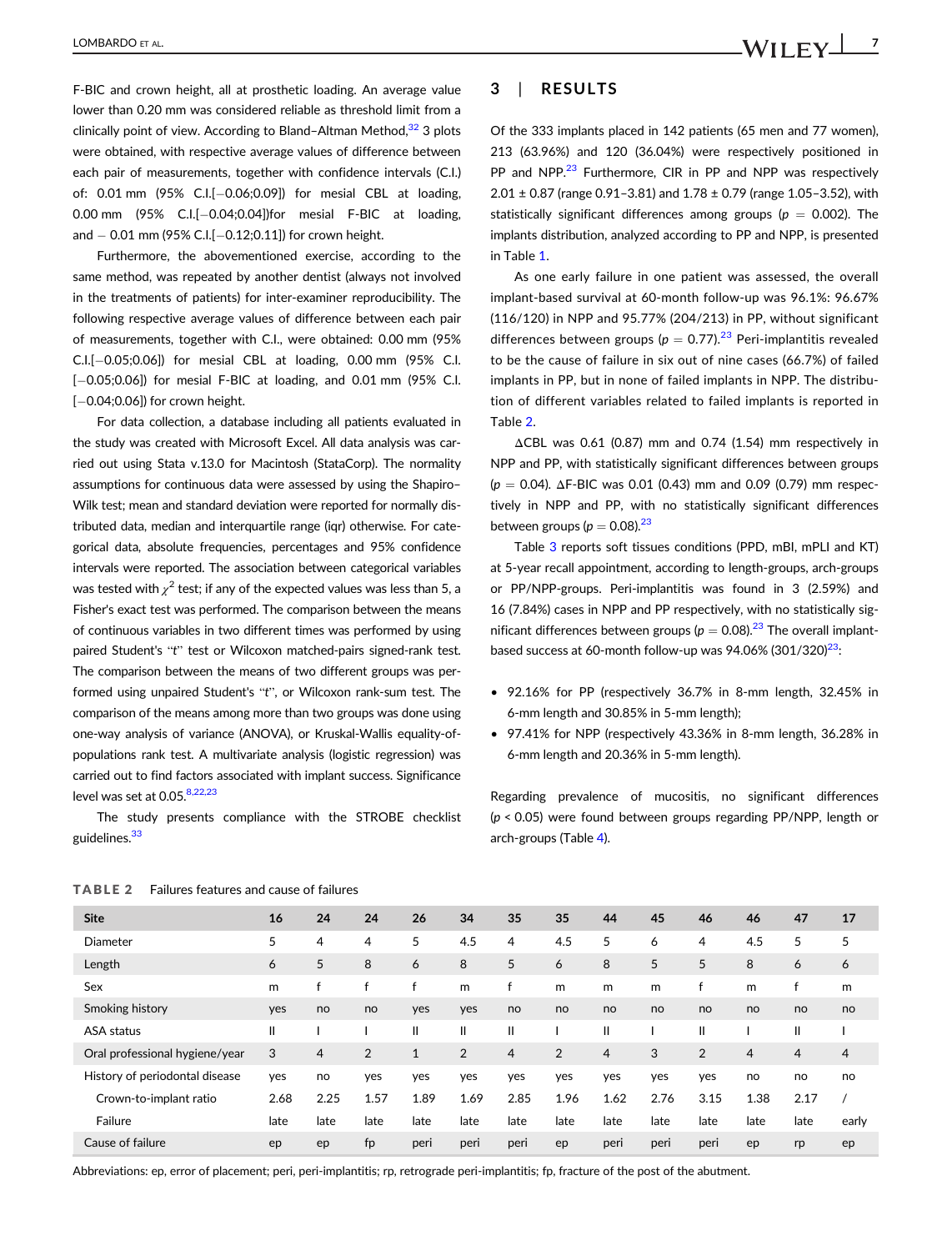### TABLE 3 Overall soft tissues indices (mBI, mPLI, PPD [mm], KT [mm]) according to PP/NPP-groups, length-groups and arch-groups

| Variable                       | mBI<br>[median (iqr)] | test statistic  | d.f.           | $p$ value         |
|--------------------------------|-----------------------|-----------------|----------------|-------------------|
| Overall                        | 0.87(0.84)            |                 |                |                   |
| History of periodontal disease |                       |                 |                |                   |
| No                             | 0.84(0.87)            | $Z = -1.36$     |                | NS ( $p = 0.17$ ) |
| Yes                            | 0.98(0.89)            |                 |                |                   |
| Arch                           |                       |                 |                |                   |
| Posterior mandible             | 0.91(0.9)             | $Z = -0.5$      |                | $NS (p = 0.61)$   |
| Posterior maxilla              | 0.95(0.86)            |                 |                |                   |
| Implant length                 |                       |                 |                |                   |
| 8 mm                           | 0.81(0.8)             |                 |                |                   |
| 6 mm                           | 0.9(0.894)            | $\chi^2 = 7.47$ | $\overline{2}$ | $p = 0.02$        |
| 5 <sub>mm</sub>                | 1.13(0.89)            |                 |                |                   |
|                                | mPLI                  |                 |                |                   |
| Variable                       | [median (iqr)]        | test statistic  | d.f.           | p value           |
| Overall                        | 0.54(0.70)            |                 |                |                   |
| History of periodontal disease |                       |                 |                |                   |
| No                             | 0.52(0.65)            | $Z = 0.16$      |                | NS ( $p = 0.86$ ) |
| Yes                            | 0.55(0.73)            |                 |                |                   |
| Arch                           |                       |                 |                |                   |
| Posterior mandible             | 0.62(0.74)            | $Z = 2.66$      |                | $p = 0.007$       |
| Posterior maxilla              | 0.41(0.63)            |                 |                |                   |
| Implant length                 |                       |                 |                |                   |
| 8 mm                           | 0.38(0.57)            |                 |                |                   |
| 6 mm                           | 0.65(0.81)            | $\chi^2 = 8.48$ | $\overline{2}$ | $p = 0.01$        |
| 5 <sub>mm</sub>                | 0.6(0.68)             |                 |                |                   |
|                                | <b>PPD</b>            |                 |                |                   |
| Variable                       | [median (iqr)]        | test statistic  | d.f.           | p value           |
| Overall                        | 3.41(1.27)            |                 |                |                   |
| History of periodontal disease |                       |                 |                |                   |
| No                             | 3.04(0.95)            | $Z = -1.76$     |                | NS ( $p = 0.07$ ) |
| Yes                            | 3.2(0.94)             |                 |                |                   |
| Arch                           |                       |                 |                |                   |
| Posterior mandible             | 3.01(0.89)            | $Z = -3.01$     |                | $p = 0.002$       |
| Posterior maxilla              | 3.34(0.99)            |                 |                |                   |
| Implant length                 |                       |                 |                |                   |
| 8 mm                           | 3.08(0.78)            |                 |                |                   |
| 6 mm                           | 3.05(0.92)            | $\chi^2$ = 6.86 | $\overline{a}$ | $p = 0.03$        |
| 5 <sub>mm</sub>                | 3.35(1.15)            |                 |                |                   |
|                                | KT                    |                 |                |                   |
| Variable                       | [median (iqr)]        | test statistic  | d.f.           | $p$ value         |
| Overall                        | 1.84(1.42)            |                 |                |                   |
| History of periodontal disease |                       |                 |                |                   |
| No                             | 1.93(1.49)            | $Z = 0.75$      |                | NS ( $p = 0.44$ ) |
| Yes                            | 1.76 (1.39)           |                 |                |                   |
| Arch                           |                       |                 |                |                   |
| Posterior mandible             | 1.86(1.43)            | $Z = 0.6$       |                | NS ( $p = 0.54$ ) |
| Posterior maxilla              | 1.77(1.43)            |                 |                |                   |

<span id="page-7-0"></span>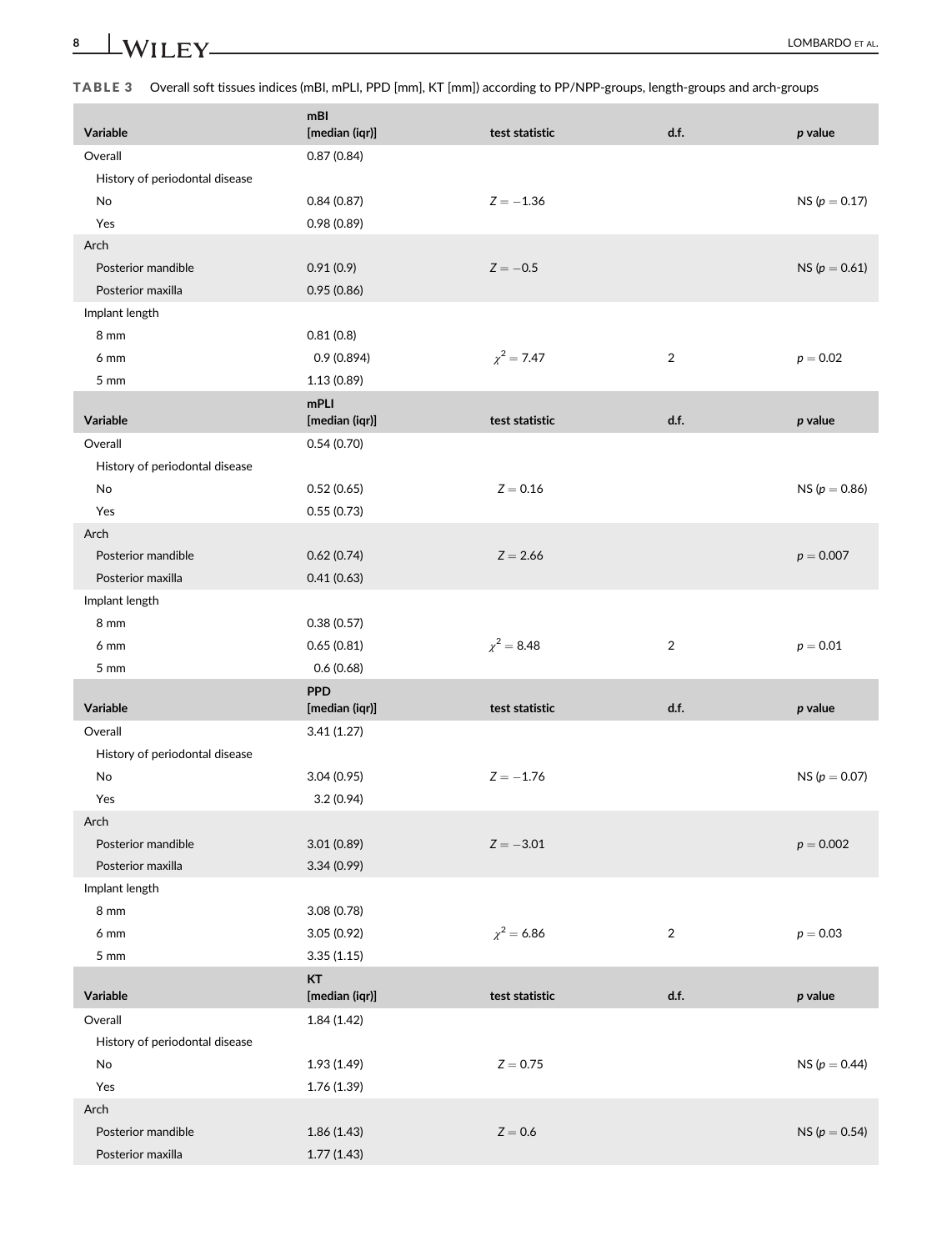### <span id="page-8-0"></span>TABLE 3 (Continued)

| <b>Variable</b> | <b>KT</b><br>[median (igr)] | test statistic | d.f.          | p value           |
|-----------------|-----------------------------|----------------|---------------|-------------------|
| Implant length  |                             |                |               |                   |
| 8 mm            | 1.59(1.26)                  |                |               |                   |
| 6 mm            | 2(1.52)                     | $\chi^2 = 4.8$ | $\mathcal{D}$ | NS ( $p = 0.09$ ) |
| $5 \text{ mm}$  | 1.94(1.49)                  |                |               |                   |

Note: mBI, mPLI, PPD and KT are presented as median (iqr).

Abbreviations: NS, not statistically significant; d.f., degrees of freedom.

|  |  |  | TABLE 4 Prevalence of peri-mucositis according to PP/NPP-groups, length-groups and arch-groups |  |  |  |
|--|--|--|------------------------------------------------------------------------------------------------|--|--|--|
|--|--|--|------------------------------------------------------------------------------------------------|--|--|--|

| Variable                       | No Peri-Mucositis<br>$n (\%)$ | C.I.           | <b>Peri-Mucositis</b><br>$n (\%)$ | $C1$ .        | $\chi^2$ | d.f.         | p value           |
|--------------------------------|-------------------------------|----------------|-----------------------------------|---------------|----------|--------------|-------------------|
| History of periodontal disease |                               |                |                                   |               |          |              |                   |
| No                             | 107 (92.24)                   | [85.69; 95.93] | 9(7.76)                           | [4.06; 14.3]  | 0.08     | $\mathbf{1}$ | NS ( $p = 0.76$ ) |
| Yes                            | 190 (93.14)                   | [88.71;95.9]   | 14 (6.86)                         | [4.09; 11.28] |          |              |                   |
| Arch                           |                               |                |                                   |               |          |              |                   |
| Posterior mandible             | 173 (91.53)                   | [86.59; 94.76] | 16 (8.47)                         | [5.23; 13.4]  | 1.13     | $\mathbf{1}$ | $NS (p = 0.28)$   |
| Posterior maxilla              | 124 (94.66)                   | [89.15; 97.44] | 7(5.34)                           | [2.55;10.84]  |          |              |                   |
| Implant length                 |                               |                |                                   |               |          |              |                   |
| 8 mm                           | 76 (87.36)                    | [90.54;98.3]   | 11 (12.64)                        | [1.69; 9.45]  | 5.79     | 2            | $NS (p = 0.06)$   |
| $6 \text{ mm}$                 | 103 (93.64)                   | [87.17;96.95]  | 7(6.36)                           | [3.04; 12.82] |          |              |                   |
| $5 \text{ mm}$                 | 118 (95.93)                   | [78.49; 92.89] | 5(4.07)                           | [7.1;21.5]    |          |              |                   |

Note: For all variables, values are presented as n (%).

Abbreviations: NS, not statistically significant; d.f., degrees of freedom; C.I., confidence interval.

### 4 | DISCUSSION

Over the last decades, implant placement has become a widespread and predictable methodology of treatment for partially edentulous posterior regions. As sufficient bone volume available for standardlength implant rehabilitation is not always present, the use of short implants (<6-mm) is frequently chosen among clinicians as a minimally invasive treatment modality, for the reduction of number of major surgeries, potential morbidity, times and costs.<sup>34-37</sup> Recent metanalysis reported that short implants have almost comparable outcomes, in terms of implant survival, marginal bone loss and peri-implant complications, to standard-sized dental implant (>6-mm) and may be considered a valid alternative therapy to augmentation procedures for maxillary and mandibular jaw atrophies.<sup>2,3,6,38,39</sup>

Nevertheless, while a large amount of research data on long-term success of standard and short implants in periodontally healthy patients is currently available, only few short-term studies (3-year follow-up) are present in the literature about the influence of periodontitis on the implant survival of short implants in PP, and they do not allow for definitive conclusions.<sup>[20,21,40](#page-11-0)-42</sup> Han et al.,<sup>40</sup> in a retrospective study in which two or three splinted implants 6 mm-length and 4 mm-diameter were placed in each patient, found a one-year survival rate of 95.8% for 95 short implants; the great majority of participants had chronic periodontitis  $(77.1\%)$ . Correia et al., $41$  in a 3-year retrospective study on 202 patients and 689 implants of different types, design and implant-abutment connections, of which 45.2% (301 implants) rehabilitated with single crowns, declared an overall implant survival of 97.3% for 116 short implants placed in NPP and of 93.1% for 156 placed in PP; the latter seemed to present a greater, even if not statistically significant, risk of implant failure after 3 years, when compared with implants placed in NPP. The present study, which, to the best of our knowledge, is the first study concerning short and ultra-short implants supporting single crowns in PP, 333 implants, characterized by a plateau-design and a locking-taper implant-abutment connection, showed an implant survival of 96.1% after 5 years of loading. These results are consistent with the study of Hasanoglu et al., $^{21}$  $^{21}$  $^{21}$  a retrospective evaluation with an average followup of 33.5 months, which reported an overall implant survival of 95.86%, for 460 short implants (4-to-9 mm in length) of different brands.

After splitting the sample of placed implants in NPP and PPgroups (36.04% and 63.96% respectively), significantly different implant survival were not found (96.67% and 95.77% for NPP and PP,  $p = 0.77$ ). Although some authors in the literature recommend not to use short implants to support single crowns, due to the possible risk of overloading for high CIR,  $7,43,44$  in the present study, not only short implants, but also ultra-short implants, offered a favorable implant survival after 5 years; moreover, outcomes were not different among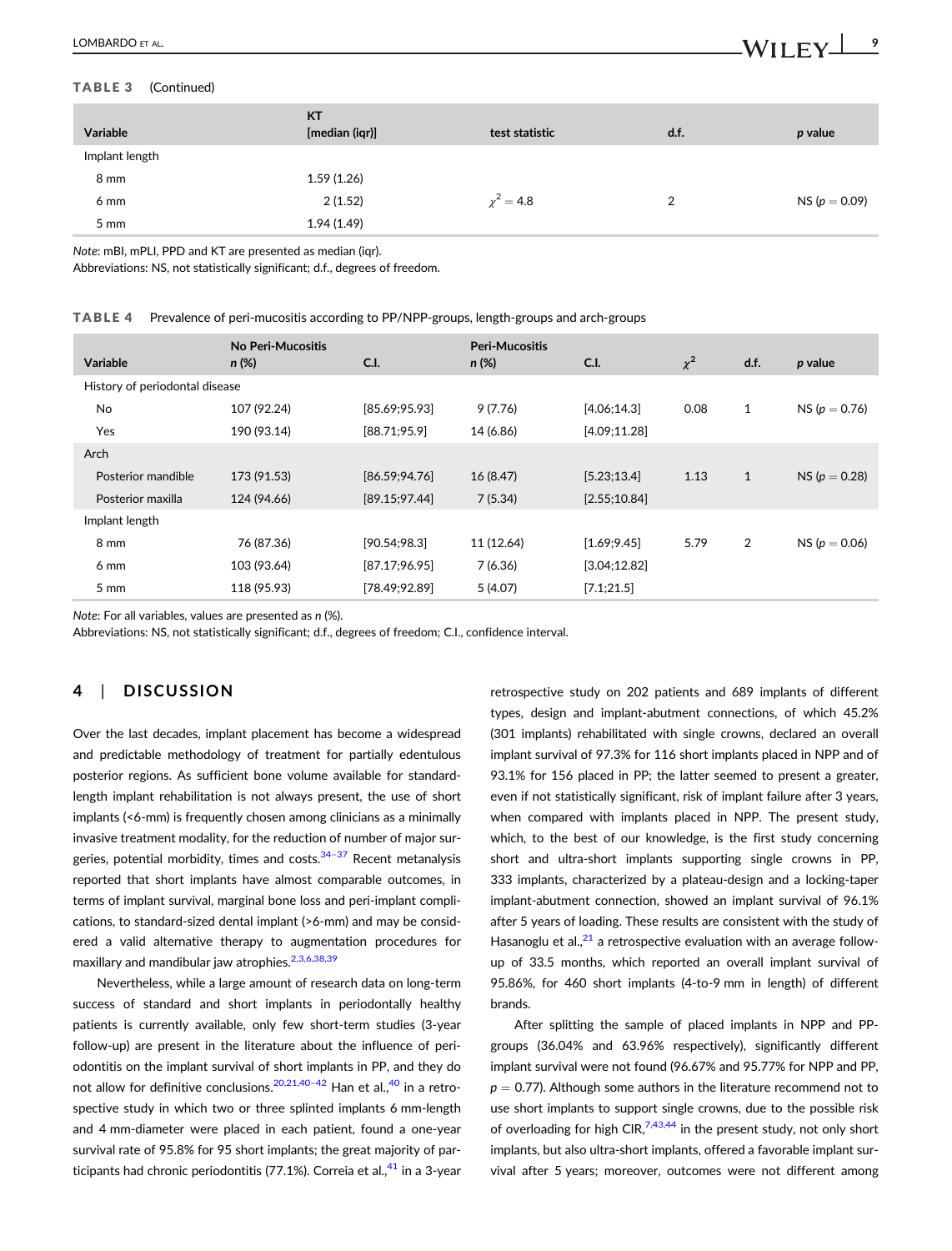implant length-groups and PP/NPP-groups. These results are consistent with those found in a previous 3-year retrospective study of the same authors, $22$  where, with the same type of implant utilized, a survival rate of 98.08% for 208 implants placed in 77 PP and of 96.61% for 118 implants placed in 63 NPP was assessed.

The favorable bone levels stability showed in this study by both short and ultra-short implants may be explained by the specific macrodesign of these implants, characterized by the presence of a screw-less, 3° locking-taper implant-abutment connection. This connection confers an impervious seal to microbial penetration or infiltration, $45$  and a greater mechanical stability to the implant-crown assembly, with absence of micro movements and micro gaps at the implant-abutment interface, which lead to minimal bone resorption. $6,7$  The plateau-design allows from an initial woven bone formation at the healing chambers and further bone morphologic evolution toward a haversian-like configuration that over time increases significantly in mechanical properties.<sup>22,23,45-47</sup> In this way, adjacent bone is hardly loaded at levels that could exceed the minimum effective strain necessary for bone modeling and remodeling.<sup>48,49</sup> Nevertheless, after 5 years of loading, greater values of marginal bone loss and apical shift of F-BIC were found in PP. Even if these differences can be considered as minimally relevant, ΔCBL was 0.61 and 0.74 mm respectively in NPP and PP, with statistically significant differences between groups ( $p = 0.04$ ).

Despite the promising outcomes in term of survival rate and bone levels, in accordance with the general consensus existing in literature,  $50$ indicating that PP are at higher risk for peri-implantitis and marginal bone loss compared to NPP, the present study showed an overall negative influence of history of periodontitis on implant survival and success. Peri-implantitis revealed to be the cause of failure in six out of nine cases (66.7%) of failed implants in PP, but in none of failed implants in NPP, which were lost for other causes (error of placement, retrograde periimplantitis,<sup>13</sup> mechanical fracture of the abutment's component). Authors consider this outcome as clinically relevant, underlying that history of periodontitis seems to be connected to peri-implantitis in terms of cause of failure. This finding is also consistent with the report of Hasanoglu, $^{21}$  $^{21}$  $^{21}$ who found peri-implantitis as the greater cause of failure in implants placed in PP, but not in NPP. In regard with retrograde peri-implantitis, it is reported as a periapical radiographic lesion different from peri-implant infection at sites with deepened PPD, and directly correlated, in most of cases, with existing periapical endodontic lesions at adjacent teeth.<sup>[13](#page-10-0)</sup>

With the threshold limit for defining peri-implantitis set at 1 mm of bone resorption 5 years after loading, among 320 survived implants, 19 (5.94%) presented peri-implantitis, 3 (2.59%) and 16 (7.84%) in NPP and PP respectively: this difference between the two groups, even if not statistically significant ( $p = 0.08$ ), shows to be relevant from a clinical point of view. At this proposal, as the chosen 1-mm limit for bone loss may appear very stringent, authors underline that 2-mm limit, currently used in the literature as a 5-year follow-up threshold $51$  cannot be considered acceptable for the definition of a potentially dangerous condition as peri-implantitis around implants that are only 5 or 6 mm long.<sup>[10,11](#page-10-0)</sup>

Our findings agree with other studies on standard implants with the same follow-up in PP.<sup>[51](#page-11-0)–55</sup> Martens et al.,<sup>[52](#page-12-0)</sup> in a case series with 57-months of follow-up on 163 implants in 33 periodontally compromised patients, found a survival rate of 96.3% and a percentage of peri-implantitis of 6%. Aguirre-Zorzano et al. $53$  in a crosssectional study with 786 implants in 239 patients all with history of periodontitis, found a percentage of peri-implantitis of 9.8%. Canullo et al.,  $54$  in a cross-sectional study with 1507 implants in 534 patients including also subjects with history of periodontitis, found a percentage of peri-implantitis of 7.3%, with a higher percentage of healthy periodontal subjects in the group not affected by peri-implantitis. Konstantinidis et al., $55$  in a cross-sectional study with a mean follow-up of 5.5 years on 597 implants in 186 patients, including also subjects with history of periodontitis, found a percentage of peri-implantitis of 6.2%. Dalago et al.<sup>51</sup> in a cross-sectional study with 916 implants in 183 patients, found a percentage of peri-implantitis of 7.3%; this study considered factors related to patient's conditions, implant's characteristics and clinical parameters, finally assessing history of periodontitis and total rehabilitations as risk indicators for peri-implantitis.

Finally, insurgence of mucositis is strictly related to inadequate plaque control,<sup>56,57</sup> typical of a reversible inflammation which can lead to a nonreversible disease: in the present study all patients showed a positive compliance to the maintenance program, following a specific protocol of professional oral hygiene recalls, and, according to the literature,  $58,59$  low inflammatory indexes were registered both in PP and NPP after 60 months of follow-up, as reported by other studies on short and ultrashort locking-taper implants. $26,29$  The design and type of the implant supported prosthesis can influence the cleanability of the implant site $8,22,23,60$ : single-crown rehabilitation used in the study represent a gold standard in facilitating plaque removal.  $26,28,61$ On the other hand, as reported in another study on the same sample of patients, $23$  percentages of success, even if not statically different between groups, were respectively lower in 5.0 and 6.00 mm-length implants (93.10% and 92.73%) compared to 8.0 mm-length implants (95.93%).

To the best of our knowledge, the evidence regarding the possible association between the width of keratinized mucosa and the success of ultra-short implants is scarce in literature and still inconclusive. However, it is well known that a good level of oral hygiene is also related to an adequate width of keratinized tissue.<sup>62</sup> At the same time, the presence of an appropriate width and thickness of KT may facilitate soft tissues flap management during surgical procedures and also represent a favorable feature for clinical improvement after peri-implantitis treatments. $^{63}$  It does not therefore seem inappropriate to suggest that ultra-short implants require continuous monitoring of patient's compliance and extra attention during supportive therapy, particularly in case of implants placed in mandibular sites, which do not easily allow surgical procedures for soft tissues augmentation. $64$  Comparing the outcomes of this study with the previous similar studies on locking-taper implants done at 3-year follow-up, some issues remain critical. Main limitations<sup>23</sup> related to its retrospective nature, even if reduced, still consist in a non-balanced distribution among implant length-groups, PP/NPP-groups and archgroups, besides the University setting (single-centre). However, a proper evaluation of clinical and radiographic conditions at a longer-term followup (5 years), as well as limiting the present analysis to single crown restorations, suggests predictability of treatments using short and ultra-short locking-taper implants even in presence of history of periodontitis.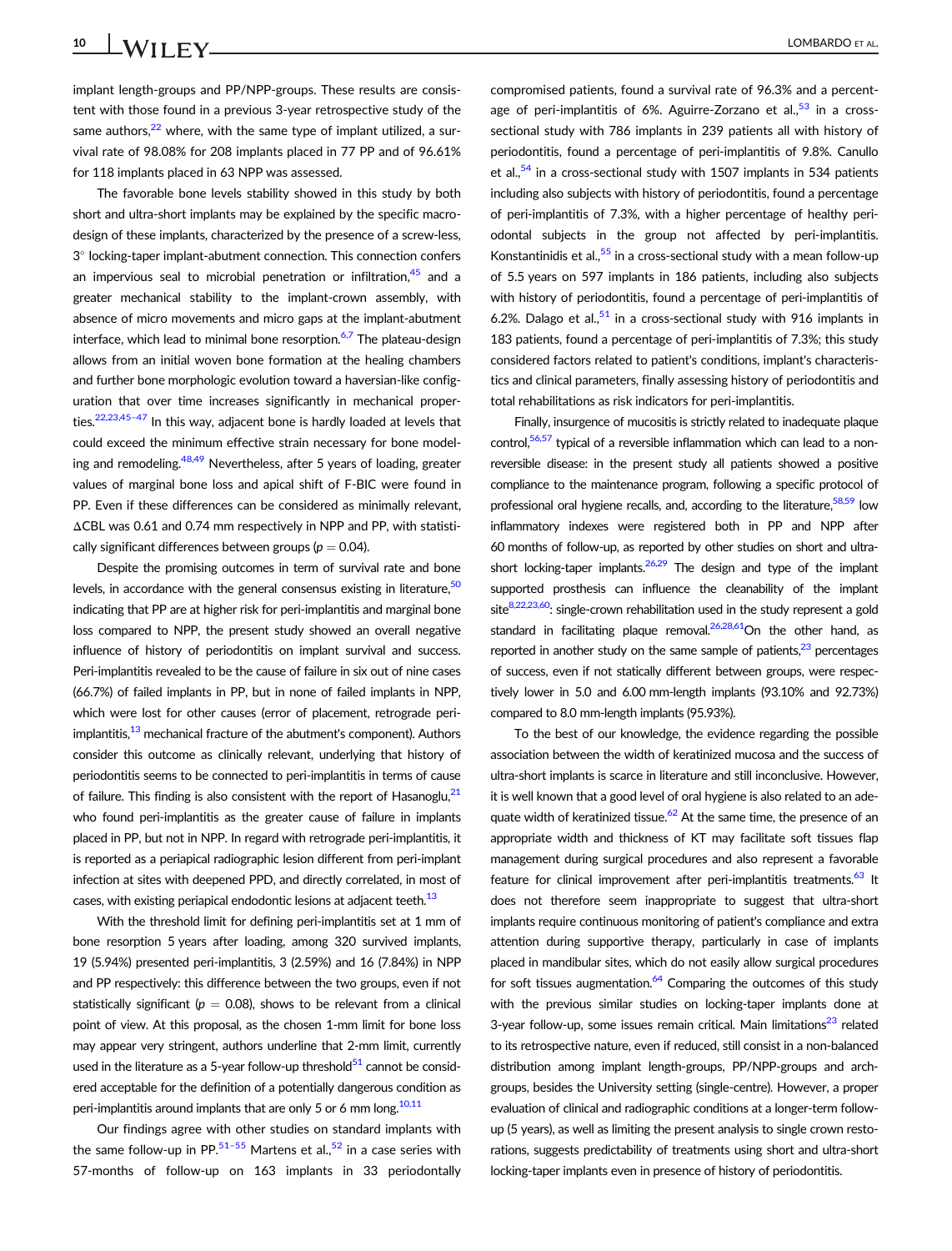### <span id="page-10-0"></span>5 | CONCLUSIONS

Outcomes of the present study revealed that history of periodontitis represents a crucial factor for the success of short and ultra-short implants, which need to be strictly monitored.

These 5-year results showed that short and ultra-short lockingtaper implants supporting single-crown restorations may represent a successful treatment for the rehabilitation of the atrophic posterior jaws both in PP and NPP, provided that patients are enrolled in a specific supportive protocol, carrying out adequate home care procedures and compliance with recall appointments. Regular attendance to a maintenance program may play an important role in determining stable results over time and in preventing peri-implant diseases, avoiding the worsening of mucositis in potential peri-implantitis. Further investigations with longer follow-up and prospective design are of course necessary to validate these conclusions.

### AUTHOR CONTRIBUTIONS

Giorgio Lombardo: Concept and design, critical revision and approval of article. Annarita Signoriello: Data collection and analysis, planning of statistics, drafting article. Alessia Pardo, Xiomara Zilena Serpa Romero, Luisa Arévalo Tovar: Data collection and analysis. Luis Armando Vila Sierra, Pier Francesco Nocini: Critical revision and approval of article. Mauro Marincola: Concept and design, critical revision and approval of article

### ACKNOWLEDGMENTS

Authors would like to thank the independent statistician Dr. Luisa Zanolla (University of Verona, Verona, Italy), who reviewed the work for statistical analysis; Dr. Joseph Leary (Periodontal Consultant, Bicon Dental Implants, Boston, USA), who reviewed the work for English editing; and Prof. Estevam Augusto Bonfante (Department of Prosthodontics and Periodontology, University of Sao Paulo, Bauru, SP, Brazil), who reviewed the work for the analysis of prosthetic aspects. Open Access Funding provided by Universita degli Studi di Verona within the CRUI-CARE Agreement.

### CONFLICT OF INTEREST

All authors declare no conflicts of interests.

### DATA AVAILABILITY STATEMENT

The data that support the findings of this study are available from the corresponding author upon reasonable request.

#### **ORCID**

Annarita Signoriello <https://orcid.org/0000-0002-9761-4046>

#### REFERENCES

- 1. Albrektsson T, Donos N, Working Group 1. Implant survival and complications. The third EAO consensus conference 2012. Clin Oral Implants Res. 2012;23(6):63-65. doi[:10.1111/j.1600-0501.2012.](info:doi/10.1111/j.1600-0501.2012.02557.x) [02557.x](info:doi/10.1111/j.1600-0501.2012.02557.x)
- 2. da Rosa T, de Souza P, Binhame Albini Martini M, Reis A-AL. Do short implants have similar survival rates compared to standard implants in

posterior single crown?: a systematic review and meta-analysis. Clin Implant Dent Relat Res. 2018;20(5):890-901. doi:[10.1111/cid.12634](info:doi/10.1111/cid.12634)

- 3. Ravidà A, Wang IC, Barootchi S, et al. Meta-analysis of randomized clinical trials comparing clinical and patient-reported outcomes between extra-short (≤6 mm) and longer (≥10 mm) implants. J Clin Periodontol. 2019;46(1):118-142. doi[:10.1111/jcpe.13026](info:doi/10.1111/jcpe.13026)
- 4. Mendonça JA, Francischone CE, Senna PM, Matos de Oliveira AE, Sotto-Maior BS. A retrospective evaluation of the survival rates of splinted and non-splinted short dental implants in posterior partially edentulous jaws. J Periodontol. 2014;85(6):787-794. doi:[10.1902/jop.](info:doi/10.1902/jop.2013.130193) [2013.130193](info:doi/10.1902/jop.2013.130193)
- 5. Mezzomo LA, Miller R, Triches D, Alonso F, Shinkai RS. Meta-analysis of single crowns supported by short (<10 mm) implants in the posterior region. J Clin Periodontol. 2014;41(2):191-213. doi:[10.1111/jcpe.](info:doi/10.1111/jcpe.12180) [12180](info:doi/10.1111/jcpe.12180)
- 6. Naenni N, Sahrmann P, Schmidlin PR, et al. Five-year survival of short single-tooth implants (6 mm): a randomized controlled clinical trial. J Dent Res. 2018;97(8):887-892. doi:[10.1177/0022034518758036](info:doi/10.1177/0022034518758036)
- 7. Xu X, Hu B, Xu Y, Liu Q, Ding H, Xu L. Short versus standard implants for single-crown restorations in the posterior region: a systematic review and meta-analysis. J Prosthet Dent. 2020;124(5):530-538. doi: [10.1016/j.prosdent.2019.09.030](info:doi/10.1016/j.prosdent.2019.09.030)
- 8. Lombardo G, Signoriello A, Simancas-Pallares M, Marincola M, Nocini PF. Survival of short and ultra-short locking-taper implants supporting single crowns in the posterior mandible: a 3-year retrospective study. J Oral Implantol. 2020;46(4):396-406. doi:[10.1563/](info:doi/10.1563/aaid-joi-D-19-00190) [aaid-joi-D-19-00190](info:doi/10.1563/aaid-joi-D-19-00190)
- 9. Rokaya D, Srimaneepong V, Wisitrasameewon W, Humagain M, Thunyakitpisal P. Peri-implantitis update: risk indicators, diagnosis, and treatment. Eur J Dent. 2020;14(4):672-682. doi:[10.1055/s-0040-](info:doi/10.1055/s-0040-1715779) [1715779](info:doi/10.1055/s-0040-1715779)
- 10. Berglundh T, Armitage G, Araujo MG, et al. Peri-implant diseases and conditions: consensus report of workgroup 4 of the 2017 world workshop on the classification of periodontal and Peri-implant dis-eases and conditions. J Periodontol. 2018;89(1):S313-S318. doi[:10.](info:doi/10.1002/JPER.17-0739) [1002/JPER.17-0739](info:doi/10.1002/JPER.17-0739)
- 11. Caton JG, Armitage G, Berglundh T, et al. A new classification scheme for periodontal and peri-implant diseases and conditions - introduction and key changes from the 1999 classification. J Clin Periodontol. 2018;45(20):S1-S8. doi:[10.1111/jcpe.12935](info:doi/10.1111/jcpe.12935)
- 12. Derks J, Tomasi C. Peri-implant health and disease. A systematic review of current epidemiology. J Clin Periodontol. 2015;42(16):S158- S171. doi[:10.1111/jcpe.12334](info:doi/10.1111/jcpe.12334)
- 13. Schwarz F, Derks J, Monje A, Wang HL. Peri-implantitis. J Clin Periodontol. 2018;45(20):S246-S266. doi[:10.1111/jcpe.12954](info:doi/10.1111/jcpe.12954)
- 14. Ghensi P, Manghi P, Zolfo M, et al. Strong oral plaque microbiome signatures for dental implant diseases identified by strain-resolution metagenomics. NPJ Biofilms Microbiomes. 2020;6(1):47. doi:[10.1038/](info:doi/10.1038/s41522-020-00155-7) [s41522-020-00155-7](info:doi/10.1038/s41522-020-00155-7)
- 15. Jepsen S, Berglundh T, Genco R, et al. Primary prevention of periimplantitis: managing peri-implant mucositis. J Clin Periodontol. 2015; 42(16):S152-S157. doi[:10.1111/jcpe.12369](info:doi/10.1111/jcpe.12369)
- 16. Pjetursson BE, Helbling C, Weber HP, et al. Peri-implantitis susceptibility as it relates to periodontal therapy and supportive care. Clin Oral Implants Res. 2012;23(7):888-894. doi[:10.1111/j.1600-0501.2012.](info:doi/10.1111/j.1600-0501.2012.02474.x) [02474.x](info:doi/10.1111/j.1600-0501.2012.02474.x)
- 17. Safii SH, Palmer RM, Wilson RF. Risk of implant failure and marginal bone loss in subjects with a history of periodontitis: a systematic review and meta-analysis. Clin Implant Dent Relat Res. 2010;12(3): 165-174. doi:[10.1111/j.1708-8208.2009.00162.x](info:doi/10.1111/j.1708-8208.2009.00162.x)
- 18. Ramanauskaite A, Baseviciene N, Wang HL, Tözüm TF. Effect of history of periodontitis on implant success: meta-analysis and systematic review. Implant Dent. 2014;23(6):687-696. doi[:10.1097/ID.](info:doi/10.1097/ID.0000000000000156) [0000000000000156](info:doi/10.1097/ID.0000000000000156)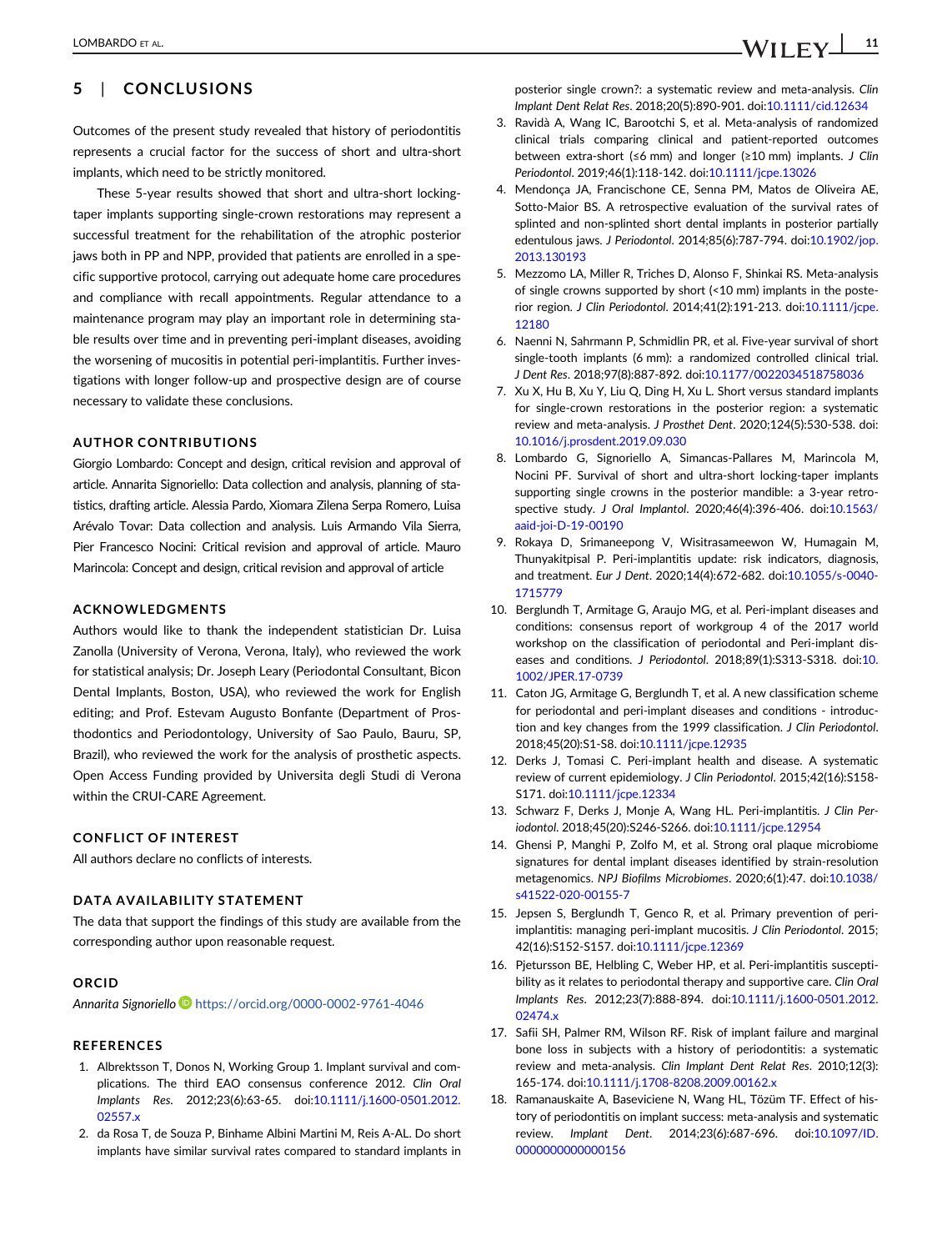## <span id="page-11-0"></span>12 | **IA/II EV** LOMBARDO ET AL.

- 19. Chrcanovic BR, Albrektsson T, Wennerberg A. Periodontally compromised vs. periodontally healthy patients and dental implants: a systematic review and meta-analysis. J Dent. 2014;42(12):1509- 1527. doi[:10.1016/j.jdent.2014.09.013](info:doi/10.1016/j.jdent.2014.09.013)
- 20. Akram Z, Vohra F, Sheikh SA, Albaijan R, Bukhari IA, Hussain M. Clinical and radiographic peri-implant outcomes of short dental implants placed in posterior jaws of patients with treated generalized aggressive periodontitis: a 3-year follow-up study. Clin Implant Dent Relat Res. 2019;21(4):775-780. doi[:10.1111/cid.12761](info:doi/10.1111/cid.12761)
- 21. Hasanoglu Erbasar GN, Hocaoğlu TP, Erbasar RC. Risk factors associated with short dental implant success: a long-term retrospective evaluation of patients followed up for up to 9 years. Braz Oral Res. 2019;33:e030. doi:[10.1590/1807-3107bor-2019.vol33.0030](info:doi/10.1590/1807-3107bor-2019.vol33.0030)
- 22. Lombardo G, Signoriello A, Marincola M, Nocini PF. Assessment of peri-implant soft tissues conditions around short and ultra-short implant-supported single crowns: a 3-year retrospective study on periodontally healthy patients and patients with a history of periodontal disease. Int J Environ Res Public Health. 2020;17(24):9354. doi:[10.3390/ijerph17249354](info:doi/10.3390/ijerph17249354)
- 23. Lombardo G, Signoriello A, Marincola M, Liboni P, Bonfante EA, Nocini PF. Survival rates of ultra-short (<6 mm) compared with short locking-taper implants supporting single crowns in posterior areas: a 5-year retrospective study. Clin Implant Dent Relat Res. 2021;23(6): 904-919. doi:[10.1111/cid.13054](info:doi/10.1111/cid.13054)
- 24. Papapanou PN, Sanz M, et al. Periodontitis: consensus report of workgroup 2 of the 2017 world workshop on the classification of periodontal and Peri-implant diseases and conditions. J Periodontol. 2018;89(1):S173-S182. doi:[10.1002/JPER.17-0721](info:doi/10.1002/JPER.17-0721)
- 25. Romanos GE, Delgado-Ruiz R, Sculean A. Concepts for prevention of complications in implant therapy. Periodontol. 2019;81(1):7-17. doi: [10.1111/prd.12278](info:doi/10.1111/prd.12278)
- 26. Urdaneta RA, Rodriguez S, McNeil DC, Weed M, Chuang SK. The effect of increased crown-to-implant ratio on single-tooth lockingtaper implants. Int J Oral Maxillofac Implants. 2010;25(4):729-743.
- 27. Mombelli A, Lang NP. Clinical parameters for the evaluation of dental implants. Periodontol. 2000;1994(4):81-86. doi[:10.1111/j.1600-0757.](info:doi/10.1111/j.1600-0757.1994.tb00008.x) [1994.tb00008.x](info:doi/10.1111/j.1600-0757.1994.tb00008.x)
- 28. Urdaneta RA, Marincola M. The integrated abutment Crownt, a screwless and cementless restoration for single-tooth implants: a report on a new technique. J Prosthodont. 2007;16(4):311-318. doi: [10.1111/j.1532-849X.2007.00194.x](info:doi/10.1111/j.1532-849X.2007.00194.x)
- 29. Mangano FG, Shibli JA, Sammons RL, Iaculli F, Piattelli A, Mangano C. Short (8-mm) locking-taper implants supporting single crowns in posterior region: a prospective clinical study with 1-to 10-years of follow-up. Clin Oral Implants Res. 2014;25(8):933-940. doi[:10.1111/](info:doi/10.1111/clr.12181) [clr.12181](info:doi/10.1111/clr.12181)
- 30. Buser D, Weber HP, Bragger U, Balsiger C. Tissue integration of onestage ITI implants: 3-year results of a longitudinal study with hollowcylinder and hollow-screw implants. Int J Oral Maxillofac Implants. 1991;6(4):405-412.
- 31. Albrektsson T, Zarb GA. Determinants of correct clinical reporting. Int J Prosthodont. 1998;11(5):517-521.
- 32. Bland JM, Altman DG. Statistical methods for assessing agreement between two methods of clinical measurement. Lancet. 1986; 1(8476):307-310.
- 33. von Elm E, Altman DG, Egger M, Pocock SJ, Gotzsche PC, Vandenbroucke JP. The strengthening the reporting of observational studies in epidemiology (STROBE) statement: guidelines for reporting observational studies. Lancet. 2007;370(9596):1453-1457. doi[:10.](info:doi/10.1016/s0140-6736(07)61602-x) [1016/s0140-6736\(07\)61602-x](info:doi/10.1016/s0140-6736(07)61602-x)
- 34. Chiapasco M, Romeo E, Casentini P, Rimondini L. Alveolar distraction osteogenesis vs. vertical guided bone regeneration for the correction of vertically deficient edentulous ridges: a 1-3-year prospective study on humans. Clin Oral Implants Res. 2004;15(1):82-95. doi:[10.1111/j.](info:doi/10.1111/j.1600-0501.2004.00999.x) [1600-0501.2004.00999.x](info:doi/10.1111/j.1600-0501.2004.00999.x)
- 35. D'Agostino A, Lombardo G, Favero V, et al. Complications related to zygomatic implants placement: a retrospective evaluation with 5 years follow-up. J Craniomaxillofac Surg. 2021;49(7):620-627. doi: [10.1016/j.jcms.2021.01.020](info:doi/10.1016/j.jcms.2021.01.020)
- 36. De Santis D, Sinigaglia S, Pancera P, et al. An overview of socket preservation. J Biol Regul Homeost Agents. 2019;33(1):55-59.
- 37. Albanese M, Zotti F, Lanaro L, et al. Fresh-frozen homologous bone in sinus lifting: histological and radiological analysis. Minerva Stomatol. 2019;68(5):226-235. doi:[10.23736/S0026-4970.19.04192-X](info:doi/10.23736/S0026-4970.19.04192-X)
- 38. Thoma DS, Cha JK, Jung UW. Treatment concepts for the posterior maxilla and mandible: short implants versus long implants in augmented bone. J Periodontal Implant Sci. 2017;47(1):2-12. doi[:10.](info:doi/10.5051/jpis.2017.47.1.2) [5051/jpis.2017.47.1.2](info:doi/10.5051/jpis.2017.47.1.2)
- 39. Taschieri S, Corbella S, Molinari R, Saita M, Del Fabbro M. Short implants in maxillary and mandibular rehabilitations: interim results (6 to 42 months) of a prospective study. J Oral Implantol. 2015;41(1): 50-55. doi[:10.1563/AAID-JOI-D-12-00206](info:doi/10.1563/AAID-JOI-D-12-00206)
- 40. Han J, Zhang X, Tang Z, Zhang L, Shi D, Meng H. A prospective, multicenter study assessing the DENTSPLY implants, OsseoSpeed(™) TX, length 6 mm in the posterior maxilla and mandible: a 1-year follow-up study. Clin Oral Implants Res. 2016;27(4):452-457. doi[:10.1111/clr.](info:doi/10.1111/clr.12587) [12587](info:doi/10.1111/clr.12587)
- 41. Correia F, Gouveia S, Felino AC, Costa AL, Almeida RF. Survival rate of dental implants in patients with history of periodontal disease: a retrospective cohort study. Int J Oral Maxillofac Implants. 2017;32(4): 927-934. doi:[10.11607/jomi.3732](info:doi/10.11607/jomi.3732)
- 42. Zhang H, Li W, Zhang L, Yan X, Shi D, Meng H. A nomogram prediction of peri-implantitis in treated severe periodontitis patients: a 1– 5-year prospective cohort study. Clin Implant Dent Relat Res. 2018; 20(6):962-968. doi:[10.1111/cid.12686](info:doi/10.1111/cid.12686)
- 43. Papaspyridakos P, De Souza A, Vazouras K, Gholami H, Pagni S, Weber HP. Survival rates of short dental implants (≤6 mm) compared with implants longer than 6 mm in posterior jaw areas: a meta-analysis. Clin Oral Implants Res. 2018;29(16):8-20. doi:[10.1111/clr.13289](info:doi/10.1111/clr.13289)
- 44. de Souza Batista VE, Verri FR, Lemos CAA, et al. Should the restoration of adjacent implants be splinted or nonsplinted? A systematic review and meta-analysis. J Prosthet Dent. 2019;121(1):41-51. doi[:10.](info:doi/10.1016/j.prosdent.2018.03.004) [1016/j.prosdent.2018.03.004](info:doi/10.1016/j.prosdent.2018.03.004)
- 45. Dibart S, Warbington M, Su MF, Skobe Z. In vitro evaluation of the implant-abutment bacterial seal: the locking taper system. Int J Oral Maxillofac Implants. 2005;20:732-737.
- 46. Bozkaya D, Muftu S, Muftu A. Evaluation of load transfer characteristics of five different implants in compact bone at different load levels by finite elements analysis. J Prosthet Dent. 2004;92(6):523-530. doi: [10.1016/j.prosdent.2004.07.024](info:doi/10.1016/j.prosdent.2004.07.024)
- 47. Urdaneta RA, Seemann R, Dragan IF, Lubelski W, Leary J, Chuang SK. A retrospective radiographic study on the effect of natural toothimplant proximity and an introduction to the concept of a boneloading platform switch. Int J Oral Maxillofac Implants. 2014;29(6): 1412-1424. doi:[10.11607/jomi.3699](info:doi/10.11607/jomi.3699)
- 48. Coelho PG, Bonfante EA, Marin C, Granato R, Giro G, Suzuki M. A human retrieval study of plasma-sprayed hydroxyapatite-coated plateau root form implants after 2 months to 13 years in function. J Long-Term Eff Med Implants. 2010;20(4):335-342. doi:[10.1615/](info:doi/10.1615/jlongtermeffmedimplants.v20.i4.80) [jlongtermeffmedimplants.v20.i4.80](info:doi/10.1615/jlongtermeffmedimplants.v20.i4.80)
- 49. Chou HY, Romanas G, Mofffi A, Muftii S. Peri-implant bone remodeling around an extraction socket: predictions of bone maintenance by finite element method. Int J Oral Maxillofac Implants. 2012;27:39-48.
- 50. Heitz-Mayfield LJA, Heitz F, Lang NP. Implant disease risk assessment IDRA-a tool for preventing peri-implant disease. Clin Oral Implants Res. 2020;31(4):397-403. doi[:10.1111/clr.13585](info:doi/10.1111/clr.13585)
- 51. Dalago HR, Schuldt Filho G, Rodrigues MA, Renvert S, Bianchini MA. Risk indicators for Peri-implantitis. A cross-sectional study with 916 implants. Clin Oral Implants Res. 2017;28(2):144-150. doi[:10.](info:doi/10.1111/clr.12772) [1111/clr.12772](info:doi/10.1111/clr.12772)